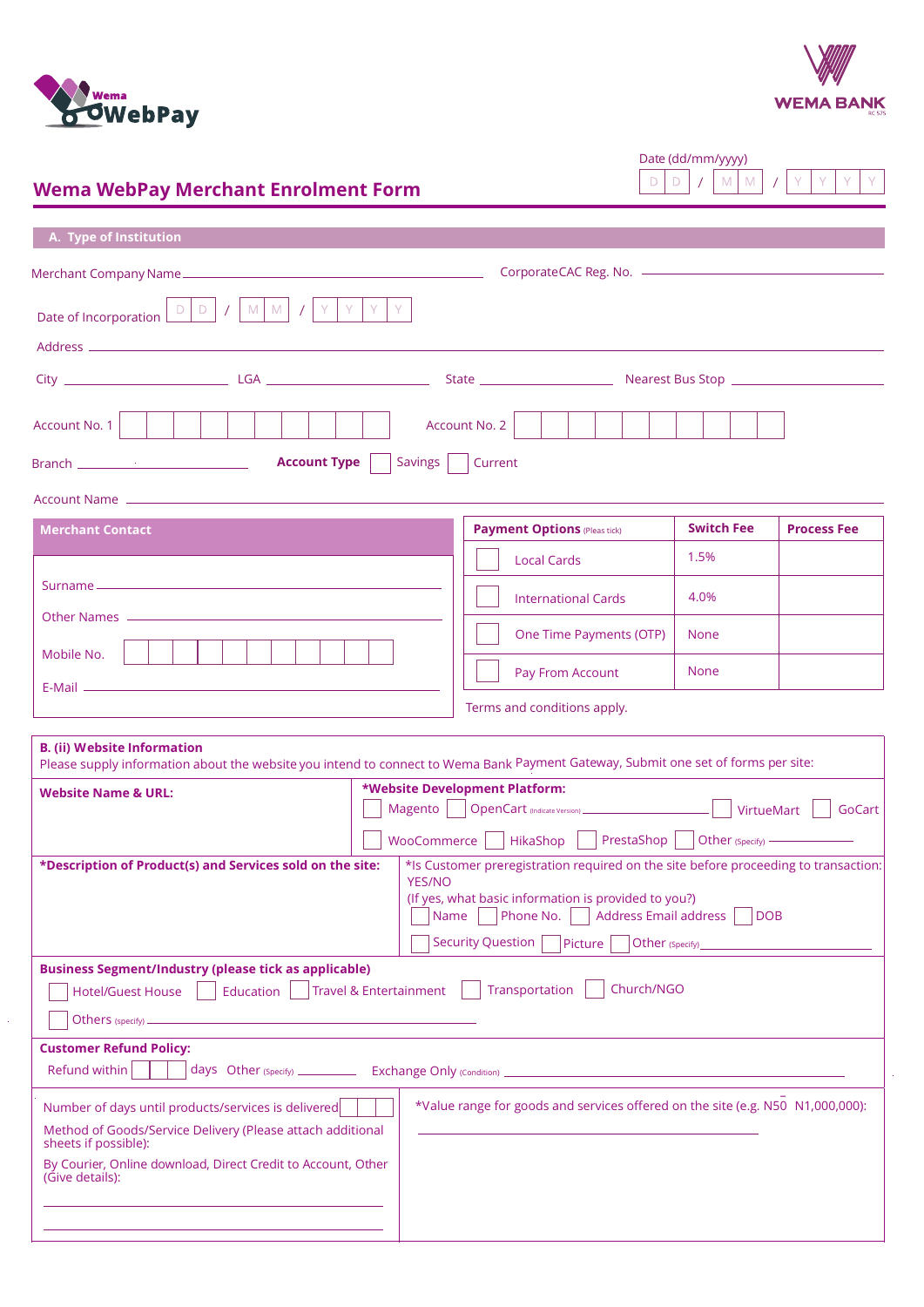

## **Wema WebPay Merchant Enrolment Form**

| <b>C. Declaration</b> |  |  |  |
|-----------------------|--|--|--|
|                       |  |  |  |

We, the undesigned, on behalf hereby certify that the information provided in this form is true and accurate and also agree to use Wema WebPAY service in accordance with Wema Bank terms and conditions of service in accordance

## **Authorised signatories to the account(s)**

| Name                                                                                               | Name                                                              | Name                                                                                                |
|----------------------------------------------------------------------------------------------------|-------------------------------------------------------------------|-----------------------------------------------------------------------------------------------------|
| Position                                                                                           | Position                                                          | Position                                                                                            |
| Signature                                                                                          | Signature                                                         | Signature                                                                                           |
| $\mathsf D$<br>$\Box$<br>$M$ $M$<br>$\vee$<br>V<br>Y<br>$\vee$<br>$\sqrt{ }$<br>$\sqrt{ }$<br>Date | M<br>M<br>$Y_{-1}$<br>D<br>$\mathsf D$<br>-V.<br><b>V</b><br>Date | $M$ $M$<br>Y.<br>Y<br>$\mathsf D$<br>$\vee$<br>$\Box$<br>$\vee$<br>$\sqrt{2}$<br>$\sqrt{ }$<br>Date |

*Please submit the completed form to your Account Officer and send an acknowledgment copy to corporatesolutions@wemabank.com*

*Instruction to Account Officer: Please forward to e-Business & Payments unit,Wema Bank Plc, 54, Marina, Lagos.*

### **For Bank Use Only**

### **D. Authorising Bank officials (to be filled and signature verified by Bank officials) - CCO, RM &BDM**

| CCO                                                                                                     | <b>RM</b>                                                  | <b>BDM</b>                                                       |
|---------------------------------------------------------------------------------------------------------|------------------------------------------------------------|------------------------------------------------------------------|
| Name                                                                                                    | Name                                                       | Name                                                             |
| Signature                                                                                               | Signature                                                  | Signature                                                        |
| <sup>Y</sup><br>D<br>$\mathsf D$<br>M <sub>1</sub><br>M<br>$\sqrt{}$<br>$\sqrt{}$<br>$\sqrt{ }$<br>Date | M<br>D<br>$\Box$<br>M<br>Y.<br>$\vee$<br>$\sqrt{}$<br>Date | M<br>M<br><b>V</b><br>D<br>Y.<br>$\Delta Z$<br>$\lambda$<br>Date |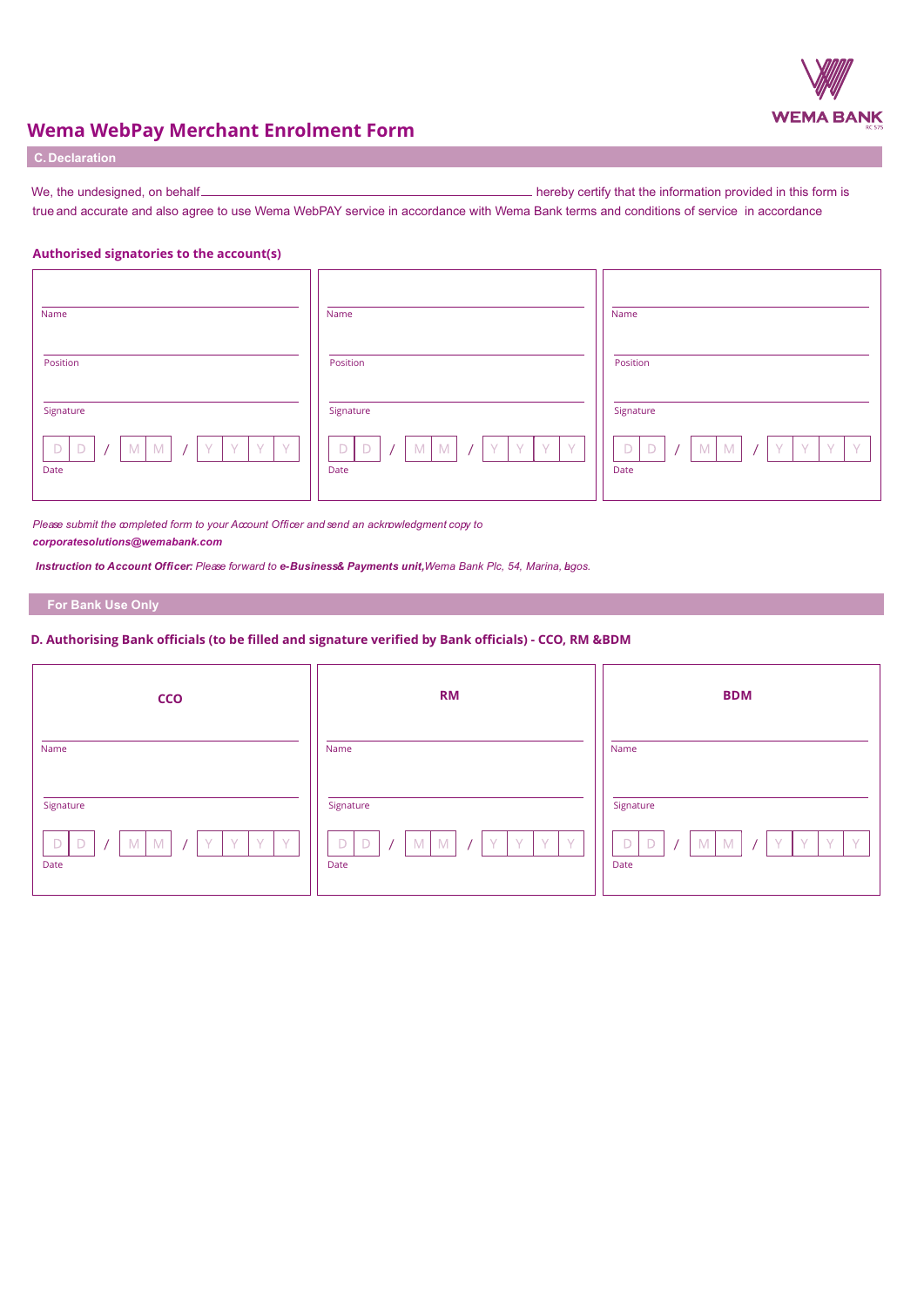## Brand Protection Guide for Merchants



The card scheme requires the bank as an acquirer to implement adequate controls to ensure our merchants do not<br>process transactions that are illegal and/or may adversely affect the reputation of the bank. The list below pr The card scheme requires the bank as an acquirer to implement adequate controls to ensure our merchants do not<br>process transactions that are illegal and/or may adversely affect the reputation of the bank. The list below pr The card scheme requires the bank as an acquirer to implement adequate controls to ensure our merchants do not<br>process transactions that are illegal and/or may adversely affect the reputation of the bank. The list below pr The card scheme requires the bank as an acquirer to implement adequate corprocess transactions that are illegal and/or may adversely affect the reputation an overview and describes what WEMA must do to effectively control

The list of prohibited items (products or services) therefore include:

**Unlawful sale of prescription drugs/ pharmacy-only medicine:** A merchant selling over-the-counter drugs is considered a card-not-present pharmacy merchant if the online sale of the OTC drug is regulated, restricted, or prohibited in the merchant's or any prospective cardholder's jurisdiction

**Sale of "Designer Drugs" is Prohibited:** "Designer drugs" are synthetic, chemical analogs of controlled substances, designed to imitate the effects of actual controlled substances, including hallucinogenic, stimulant, or opioid-like effects.

**Sale of Counterfeit or Intellectual Property (IP) Infringing Goods and Services:** Counterfeit goods span across multiple industries including, but not limited to:

• Movies, music, video games, books, hardware and software, Illicit streaming devices Apparel and accessories, Consumer goods, toys, and electronics, Pharmaceuticals and medical devices, Tobacco products, Automobile parts

### **Illegal or Miscoded Gambling Transactions:**

**Online Sale ofTobacco Products:** Cigarettes and loose tobacco are regulated globally and often taxed by governments responsible for

their local supervision. Given this fact, certain card-not-present merchants have established illicit business models that seek to circumvent government tax schemes by selling tax-free cigarettesinto markets with licensing and tax-stamp requirements.

**Rogue Cyberlocker Merchants:** As cloud-based storage systems evolve, rogue cyberlockers have emerged as a means to illegally

distribute copyright-protected digital content (e.g., pirated movies, music and software shared without rights-holder authorization or proper licensing) and/or prohibited sexual material (e.g., child pornography, child abuse, bestiality, rape, or violent imagery). While cyberlockers may be operated for legitimate purposes, such as personal or business file backup or distribution, many are not.

**Prohibited Adult Content:** Visa prohibits the purchase or trade of certain, photographs, video imagery, computergenerated

images, cartoons, simulation or any other media or activities, including, but not limited to:

- Child pornography
- Bestiality
- Rape (or any other non-consensual sexual behaviour)
- Non-consensual mutilation of a person or body part

• Rape (or any other non-consensual sexual behaviour)<br>• Non-consensual mutilation of a person or body part<br>In addition to the above, the use of SSL is highly recommended for all website enrolling on our webpay to guard<br>ag • Non-consensual mutilation of a person or body part<br>In addition to the above, the use of SSL is highly recommended for all website enrolling on our webpay to guard<br>against fraudulent activities through Man-in-the-middle-a In addition to the above, the use of SSL is highly recommen<br>against fraudulent activities through Man-in-the-middle-att<br>value before hand-off to the payment gateway.<br>If you however choose not to implement an SSL on your we In addition to the above, the use of SSL is highly recommended for all website enrolling on our webpay to guard<br>against fraudulent activities through Man-in-the-middle-attack that could result in alteration of the transact In addition to the above, the use of SSL is highly recommended for all website enrolling on our webpay to guard<br>against fraudulent activities through Man-in-the-middle-attack that could result in alteration of the transact

A against fraudulent activities throuvalue before hand-off to the payr<br>If you however choose not to imp<br>damage, expense or loss of wh<br>SSL on your website.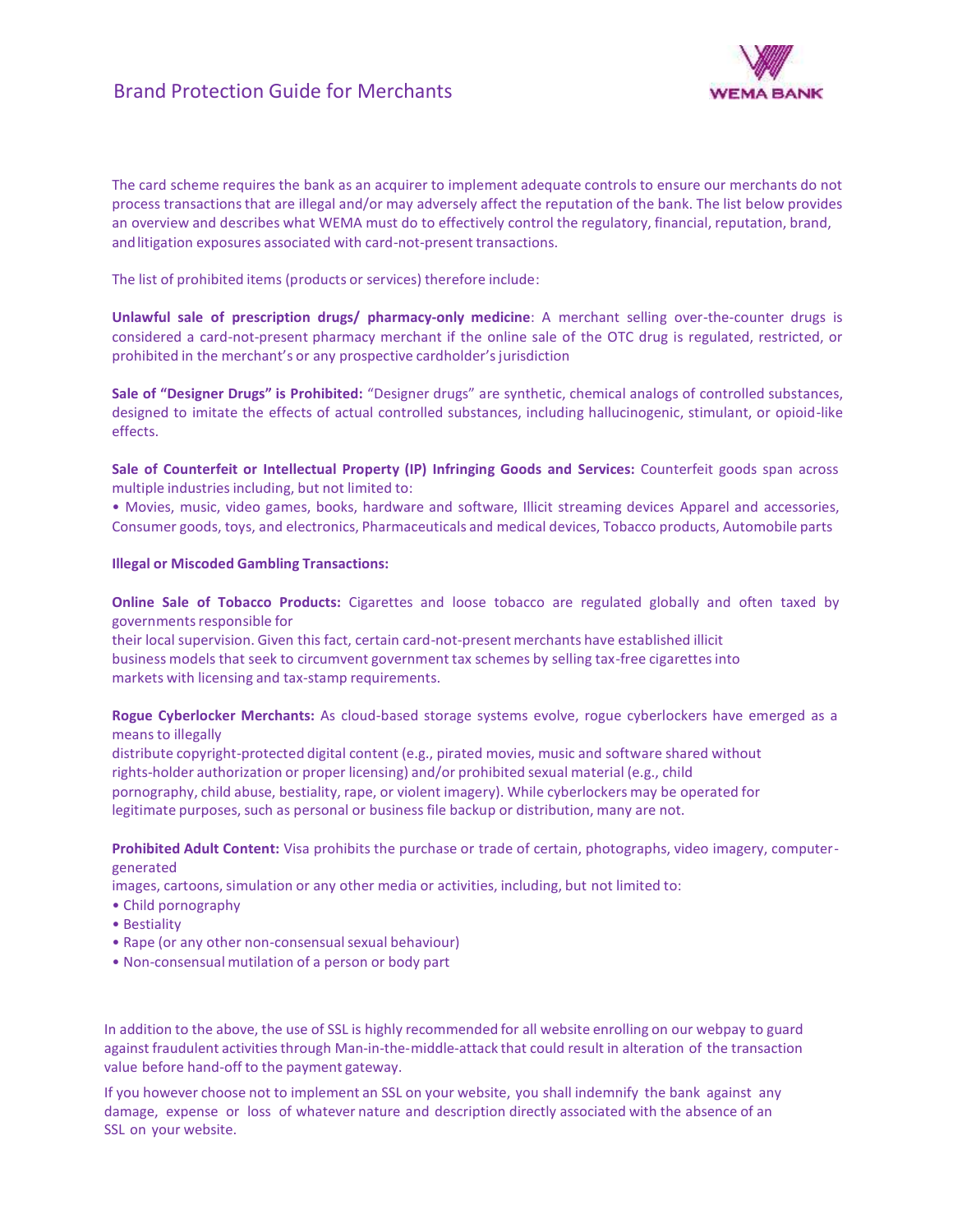

## **Wema WebPay Merchant Enrolment Form**

The Wema WebPay (WebPay) Standard Terms and Conditions represent the legal framework of the WebPay Service provided by Wema Bank Plc. The content is binding and is not subject to any varying terms or conditions, unless as provided by Wema Bank subsequently upon due notice in writing to the User.

#### 1. WebPay

1.1. Wema Bank grants to User the right to use WebPay on, and User agrees to abide by, the terms and conditions of this agreement.

1.2. Wema Bank grants to User a non-exclusive, non-transferable license to use WebPay for the term of this agreement solely for the purposes of the permitted use. Except to the extent specifically authorized under this agreement, Customer must not sub-license, transfer, or assign the right to use.

## 2. USER RESPONSIBILITIES AND UNDERTAKINGS

2.1. The User shall:

A. Not make any warranty or representation whatsoever in relation to the Services which may bind Wema Bank or make it liable to a third-party in any way whatsoever;

B. Where required, comply with all security or encryption standards, rules and procedures imposed by Wema Bank and communicated to the User from time to time;

C. Make connections to such other systems as Wema Bank may require from time to time;

d. Inform Wema Bank of any change in the particulars of its designated bank account;

E. Not capture, keep or store by any means online customers' (cardholder) payment card details including but not limited to Primary Account Number (PAN) or Card Number, Personal Identification Number (PIN), Card

Verification Value (CVV)

F. keep any approved digital certificates for a site authentication current and valid and take all necessary measures to protect the security and secrecy of its site certificates;

G. notify Wema Bank of any change to the internet protocol address of its website used for payment transactions;

H. notify Wema Bank of any new or additional products that it proposes to offer on its website provided that such new or additional products shall not be offered without first obtaining Wema Bank's written consent.

I. only accept payments and/or process refunds from cardholders or customers in connection with goods and/or services which have been supplied to the relevant cardholder or customer.

J. not offer for sale on its site, any goods or services not expressly stated during registration of the User's website with Wema Bank, the default of which Wema Bank shall without any liability, immediately withdraw its Services and prevent access to the Systems.

K. The User agrees that only the website expressly stated upon its registration with Wema Bank shall be integrated into the Systems and derive the services provided.

2.2. Unless otherwise agreed by the Parties in writing, User acknowledges and agrees that User shall (at own cost) be solely responsible throughout the duration of this agreement for the provision of all such equipment, software, systems and telecommunications facilities which are required to enable User receive the Services.

2.3. In order to permit the User's website to inter-operate with Wema Bank payments systems, User will be provided with API (Application Program Interface) codes to be installed on User's website. User shall have full responsibility for the integration process and Wema Bank shall not be liable for any fault or failure to integrate to the payment systems. All Integration however, shall be subject to passing Wema Bank's Integration acceptance tests prior to go live.

2.4 The User shall be liable (without limitation), for all charges, losses or damages whatsoever arising from:

a. Data stored or transmitted on or through the Systems; or b. Any use of the Systems passwords or identification codes assigned by Wema Bank.

2.5 The User shall observe and comply with all security measures and instructions prescribed by Wema Bank or any other bank in respect of any card transactions or customer (cardholder) payment instruction.

2.6 The User shall promptly notify Wema Bank of any security breach, misuse, irregularity, suspected fraudulent transaction, account numbers or suspicious activities that may be connected with attempts to commit fraud or other illegal activity through the use of User's site.

2.7 The User shall be solely responsible to its online customers (cardholders) on its site and use thereof of the payment systems. The

User understands and agrees that under no circumstances shall use of the site or payment systems imply that Wema Bank endorses, sponsors, certifies or otherwise guarantees the sale or use of the User's Products.

2.8 The User shall take all steps to keep secure and confidential any information or data related to transactions initiated on the User's website. In the event any such information is lost, stolen or otherwise compromised, the User shall forthwith report and give written notice of such occurrence to Wema Bank whereupon the User shall take immediate steps to remedy the situation and prevent its reoccurrence.

#### 3. SERVICES FEES AND CHARGES

3.1. The User shall pay Wema Bank a non-refundable set-up fee (where applicable).

3.2. Wema Bank and other Industry stakeholders shall be entitled to a 1.5% of every transaction amount (with a maximum cap of N2,000) per successful transaction on the payment system. Wema Bank and her stakeholders reserves the right to revise such fees and any charges from time to time upon service of a 30-days notice in writing to the User.

3.3. In addition to clause 3.2 Wema Bank shall also be entitled to N \_\_\_\_\_\_% of transaction amount being \_\_\_\_\_\_\_\_\_\_\_\_\_\_\_\_\_\_\_\_\_\_\_\_\_\_\_\_

3.4. Wema Bank shall deduct all fees and charges from successful transactions before remitting to User.

3.5. All payments required to be made by the User on this service shall be payable without any deduction, claim, counterclaim, setoff, notice or demand against the Bank.

3.6. No fee or charges incurred and paid by the User under this service shall be refundable in the event of termination howsoever caused.

3.7. The User acknowledges that Wema Bank may be subject to complying with instructions received from participating banks within the Wema Bank network in respect of any transaction on/to the User's designated account, and agrees that no liability shall be imputed to Wema Bank for acting on any such instruction.

#### 4. SETTLEMENT OF TRANSACTION FUNDS

4.1. Wema Bank shall make settlements regularly of funds cleared and actually received by Wema Bank on the settlement platform. The User shall have no right of objection to any received amount after the expiry of 7 clear days from the settlement date (this is the date transaction was consummated plus the next working day i.e. T+1)

4.2 No transaction settlement shall occur on the non-settlement days provided below:

A. any day where Banks in Nigeria are not open for business. B. Sundays and public holidays as gazetted and declared in Nigeria; in which case transactions effected on such days shall be paid and settled on the day immediately following which is not any of the aforesaid non-settlement days.

#### 5. INDEMNITY

5.1. User shall indemnify and hold Wema Bank indemnified from and against all actions, proceedings, costs, claims, demands, charges, expenses (including legal expenses), liabilities, fines, levies, losses and damages, whether arising in tort, contract or common law, which Wema Bank may suffer or incur to the extent arising out of or in consequence of or in connection with:

a. any claim brought against Wema Bank by a Customer, Cardholder, Card Scheme, Card Issuer, Other Financial Institution, Acquirer or other third party arising from a transaction on the User's website whether or not the User has

received payment in respect of the transaction; b. any other claim brought against Wema Bank arising from any

aspect of this Agreement (including in connection with any security breach as described in clause 2.6, compromise or theft of Data held by User or on behalf of User arising from a transaction on the User's website;

c. the enforcement or attempted enforcement of this Agreement (which includes the recovery or attempted recovery of any sum owing to Wema Bank under this Agreement);

d. the protection of Wema Bank's interest in connection with any aspect of the parties' relationship under this Agreement (including the cost of any third parties nominated by Wema Bank or instructed by Wema Bank for this purpose);

E. a breach by User of any of these conditions or any other provisions of the Agreement;

F. any transaction (including a transaction which is subsequently discovered to be fraudulent); or

G. any other arrangements between User and user's customer, except, in each case, if and to the extent caused by or contributed to by Wema Bank's negligence or breach.

5.2. If the User is a partnership, each partner shall be jointly and severally liable under this Contract.

#### 6. TAXES, CHARGEBACKS AND REFUNDS

6.1. Unless stated otherwise, all Fees, charges and other payments to be made by User are exclusive of VAT and any other relevant taxes and in addition to paying such Fees, charges or other payments, User shall also pay any such taxes.

6.2. User acknowledges and agrees that under all applicable rules, regulations and operating guidelines issued by Card Schemes, Financial Institution, Central Bank of Nigeria and Wema Bank relating to cards, transactions, other payment methods and processing of data, User may be required to reimburse Wema Bank for Chargebacks in circumstances where User has accepted payment in respect of the relevant transaction and even if User is under no legal liability for the supply of the goods or performance of the services concerned. Under this Agreement, "Chargeback" refers to circumstances where Card Issuers, Card Schemes and/or Other Financial Institutions refuse to settle a transaction or require repayment in respect of a transaction previously settled and/or remitted, notwithstanding that authorization may have been obtained from the Card Issuer and/or Other Financial Institution.

6.3. All Chargebacks shall correspond to the whole or part of the settlement value of the original transaction or, at an amount converted to the settlement currency from the currency of Chargeback by the Card Scheme to Wema Bank at the rate of exchange quoted for Settlement purposes on the day the Chargeback is processed.

6.4. Where a Chargeback occurs, Wema Bank shall immediately be entitled to debit User's position or make a reversal from User's Merchant Bank Account and/or make a deduction from any remittance and/or invoice User to recover:

A. the full amount of the relevant Chargeback; and

B. any other costs, expenses, liabilities or Fines which may be incurred as a result of or in connection with such Chargeback ("Chargeback Costs").

6.5 A Chargeback represents an immediate liability from User to Wema Bank and where the full amount of any Chargeback and/or any Chargeback Costs is not debited by Wema Bank from Merchant Bank Account or deducted from any Remittance or invoiced as referred to in clause 6.4, the Bank shall be entitled to otherwise recover from User by any means the full amount of such Chargeback and Chargeback Costs (or the balance thereof, as the case may be).

6.6 Wema Bank shall not be obliged to investigate the validity of any Chargeback by any Card Issuer, Card Scheme or Other Financial Institution, whose decision shall be final and binding in respect of any Chargeback.

6.7 As Chargebacks may arise a considerable period after the date of the relevant transaction, User acknowledges and agrees that, notwithstanding any termination of this relationship for any reason, Wema Bank shall remain entitled to recover Chargebacks and Chargeback Costs (and, where relevant, from any entity who has provided Wema Bank with a guarantee or security relating to User's obligations under this relationship) in respect of all Chargebacks that occur in relation to transactions effected during the term thereof.

6.8 Wema Bank reserves the right to immediately pass on to User and recover from User any fines incurred and/or impose further charges on User and/or terminate the relationship forthwith if the Bank considers that the total value of refunds and/or Chargebacks is unreasonable. Wema Bank can recover fines from User in the same way as Chargebacks and in any event they